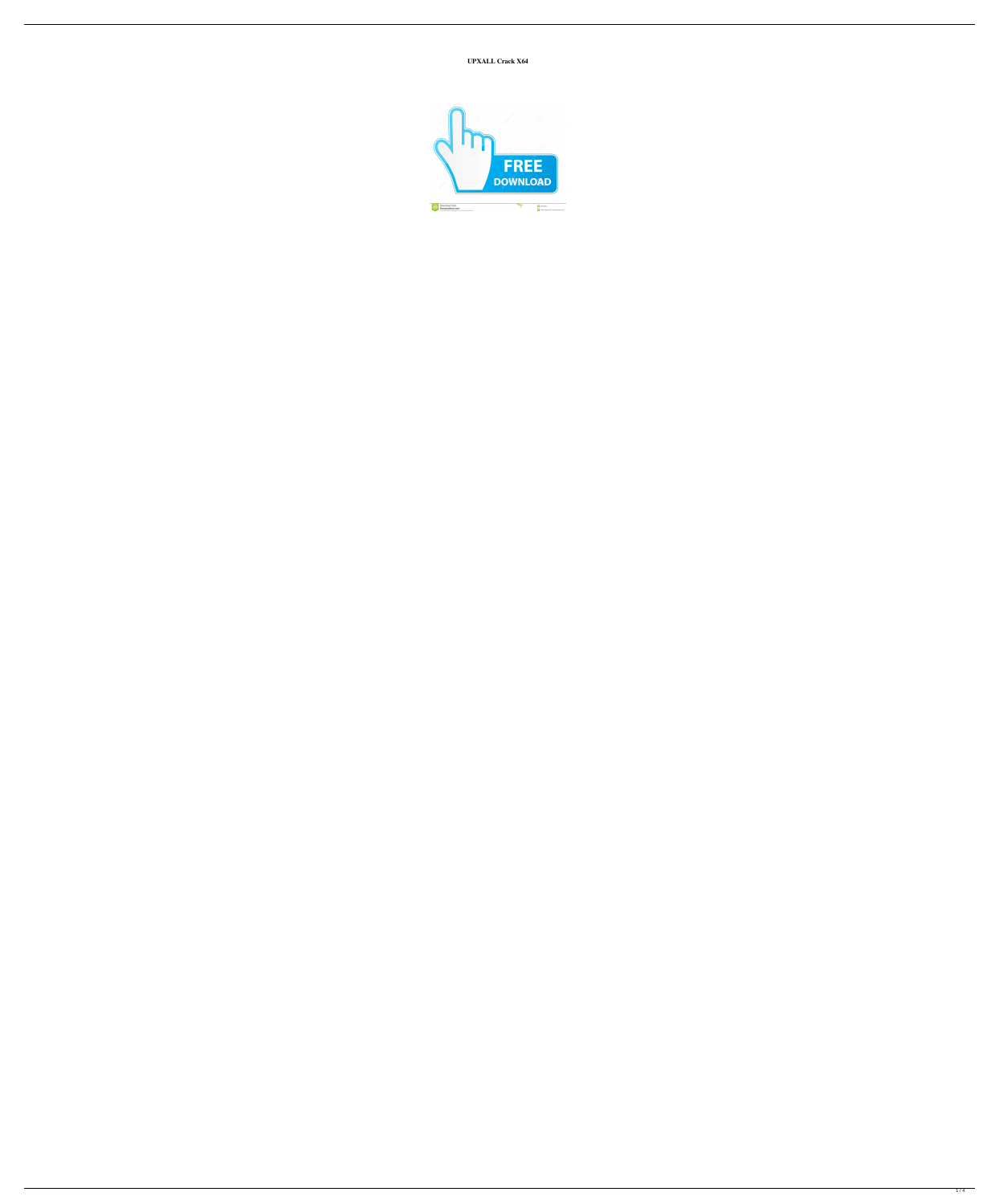# **UPXALL Crack License Keygen For PC [Latest 2022]**

 $\sqrt{S}$  Simple and cross platform  $\sqrt{S}$  Compress and decompress and decompress all types of archive formats (zip, tar, rar, 7-zip, gzip, bzip2, lzma, xz, rpm, dmg, p7z, iso)  $\sqrt{S}$  No external dependencies  $\sqrt{S}$  Comp contained in the archive) √ Lightweight, small, fast and easy to use √ Supports multithreading √ Supports Japanese, Chinese, Russian, Arabic, Greek, Spanish and English languages √ Supports Mac OS X, Linux and Windows √ O compress/decompress binary data √ Support all the standard compression methods √ Optionally create a self extracting archive √ Build an updatable zip archive √ Create self extracting archives without the need for 7z.exe √ methods √ For compatibility with other tools, will create an executable named UPX √ Create UPX executable and Self-Extracting UPX √ Create UPX executable and Self-Extracting UPX √ Generate an executable with a UPX compati compatible with the compressed files  $\sqrt{C}$  Creates a UPX executable compatible with the compressed files  $\sqrt{F}$  For compatiblity with other tools, will generate a UPX compatible with the compressed files  $\sqrt{C}$  Create compressed files √ Create UPX

## **UPXALL Crack + [2022]**

Updates key definitions. Key0: Key0 state: Does nothing Press state: Will open the macro editor Back to state: Will close the macro editor Enter: Returns the focus to the current window Press: Toggles the macro editor on/o title Fullscreen Tile Window move Move Horiz Move Horiz Move Wert Move Vert Move to hote of hove ot of phe Move to hote to heft Move to ight Move to top Move to bottom left toggle Move to bottom left Move to bottom right M Move to to pright toggle Move to bottom left Move to bottom left Move to bottom left toggle Move to bottom right Move to bottom right Move to bottom right toggle Resize to Resize to Resize to Resize to Resize to toggle Zoo Layout list view Layout list view toggle Layout list view custom Layout list view custom list view custom toggle List view custom List view custom list view custom list List view custom list view custom list view custom li messages. The last messaged message of each chat is highlighted. For those who wish to download the latest version I have this web page here. You should know that I'm no programmer, you will have to check for yourself if t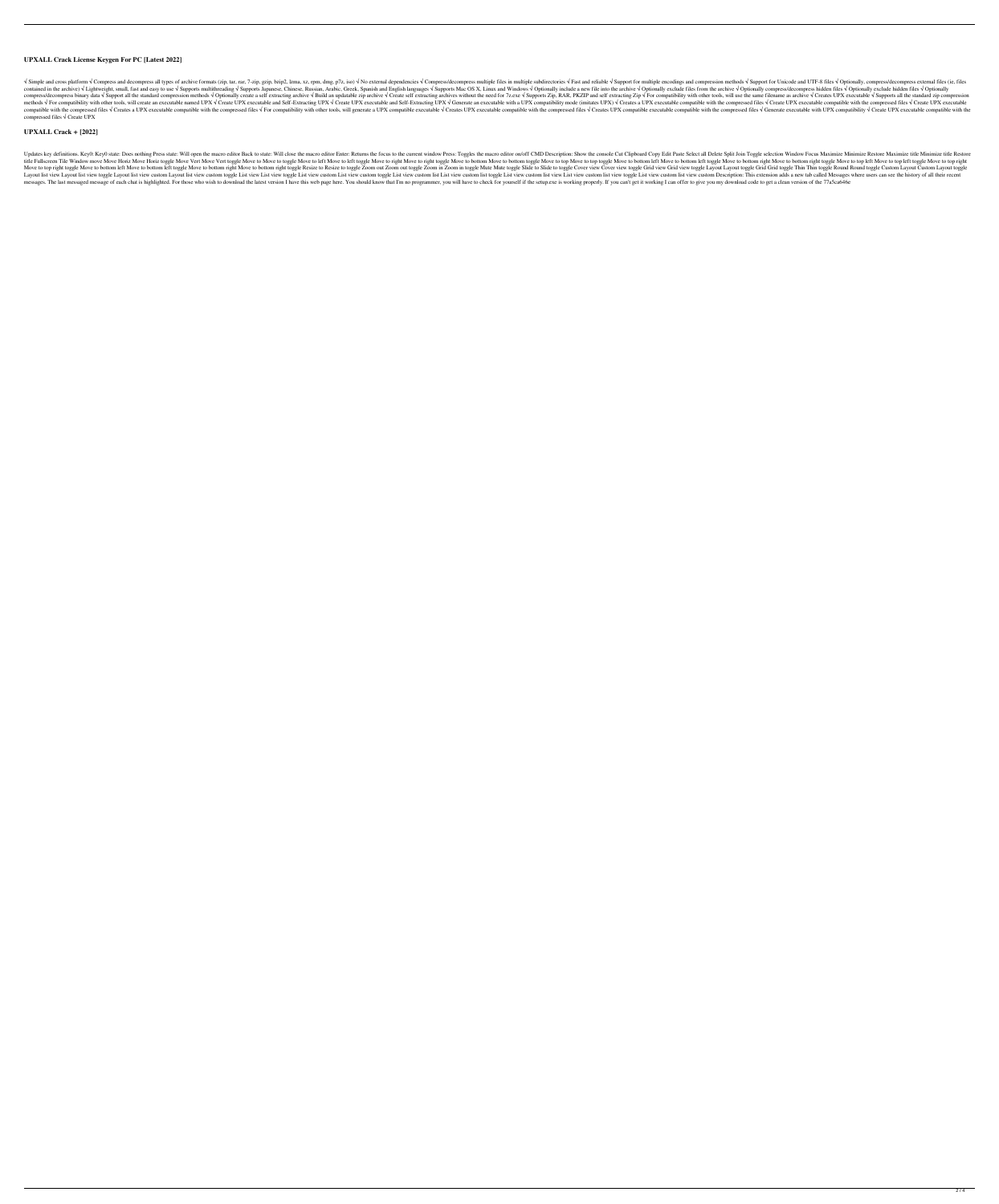### **UPXALL License Key Full Free X64**

This project is a library for Java, that helps you to compress and decompress files. It is important to get good compression ratio (preferably about 30-50%), so for this reason it is important to use only strong compressio 7z XZ LZO TAR XZ LZMA2 LZMA 7z XZ LZO TAR XZ LZMA2 LZMA 7z XZ LZO TAR XZ LZMA2 LZMA 7z XZ LZO TAR XZ LZMA2 LZMA 7z XZ LZO TAR XZ LZMA2 LZMA 7z XZ LZO TAR XZ LZMA2 LZMA

#### **What's New In?**

=========== Support file with my 7-Zip functionality. You should try to avoid the use of external archives, to make life of the developers easier. Features: ========== File zipping and 7-Zip compatible files archive generation Recursive file deletion Encrypts files before compression and decompression (only upx-2.x compressors will support encryption) Multiple compression/decompression methods Multiple file filters Destination folder selection Maximum compress ratio Auto optimization Optional exclusion of files/folders from the compression/decompression Optional and restricted file/folder re-opening Optional and restricted fi ======== Released under the GNU LGPL, version 2.1 or later The present invention is directed to a constant velocity universal joint including a housing, an outer member and an inner member which are received within the housing and which are rotatable relative to each other about an axis of rotation. The inner member is formed with a plurality of track grooves. The outer member has a plurality of keys which are received in the track grooves of the inner member. Each of the keys is formed with a radially inner bearing surface which is disposed in an interfitting relationship with a radially outer bearing surface of the track groov plurality of angularly spaced raceways and a plurality of rolling elements are located in the track groove. Each of the rolling elements has a radially outer surface which is received in a corresponding one of the track gr am currently working on an SSIS project where I have a legacy ODBC connection. I have started to rewrite the whole ODBC package using.NET. Now, I have the script task to the task that I need to read the data from the DSN a ODBC connection. I have an data flow pointing to the.NET object. I have tried setting the connection to the OdbcCommand, but that is not working. I have